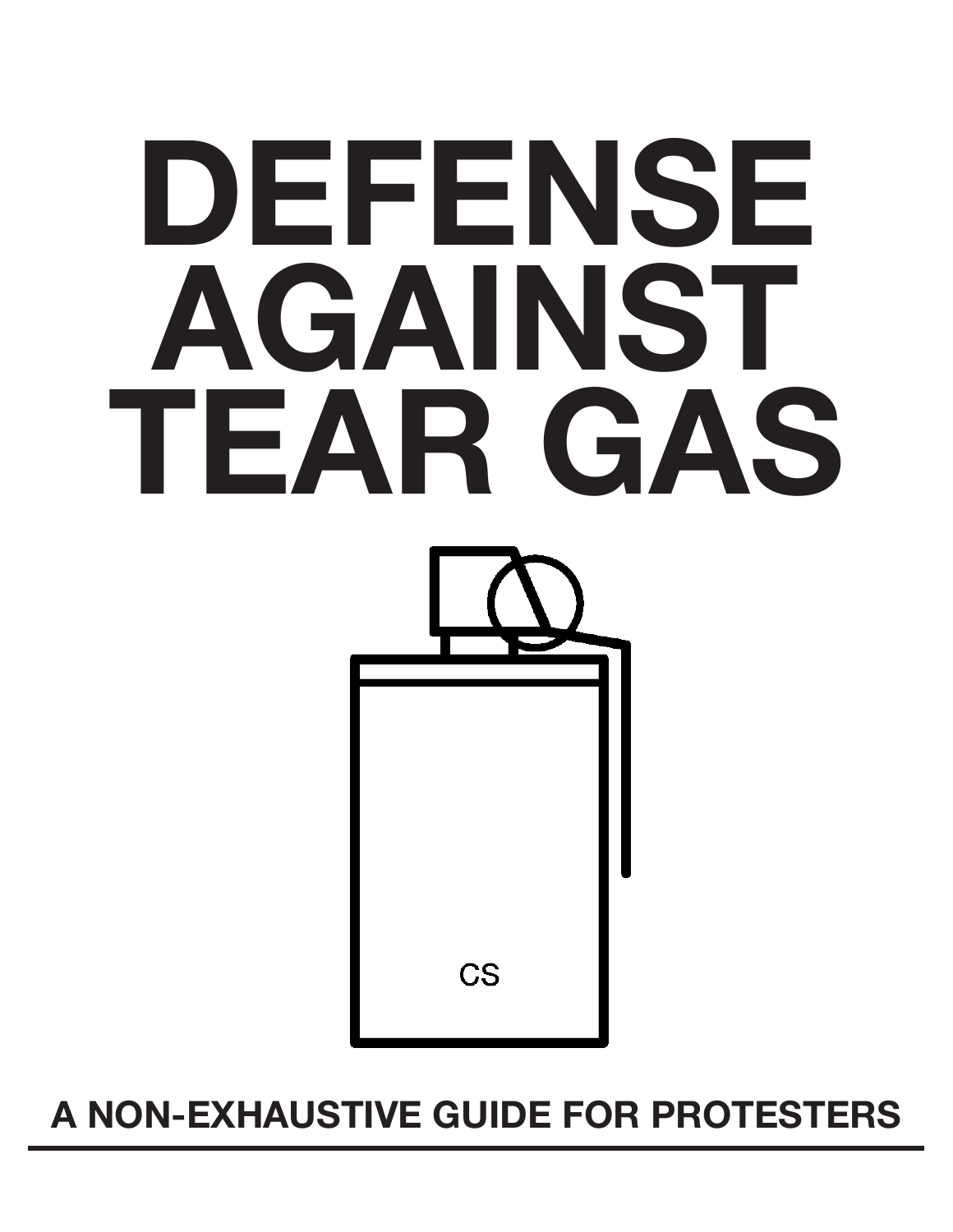1. What is Tear Gas?

2. Protecting Yourself From Tear Gas

3. If You Are Exposed to Tear Gas

4. Extinguishing a Tear Gas Canister

5. Other Methods for Combating Tear Gas

6. A Final Word

**DEFENSE AGAINST TEAR GAS**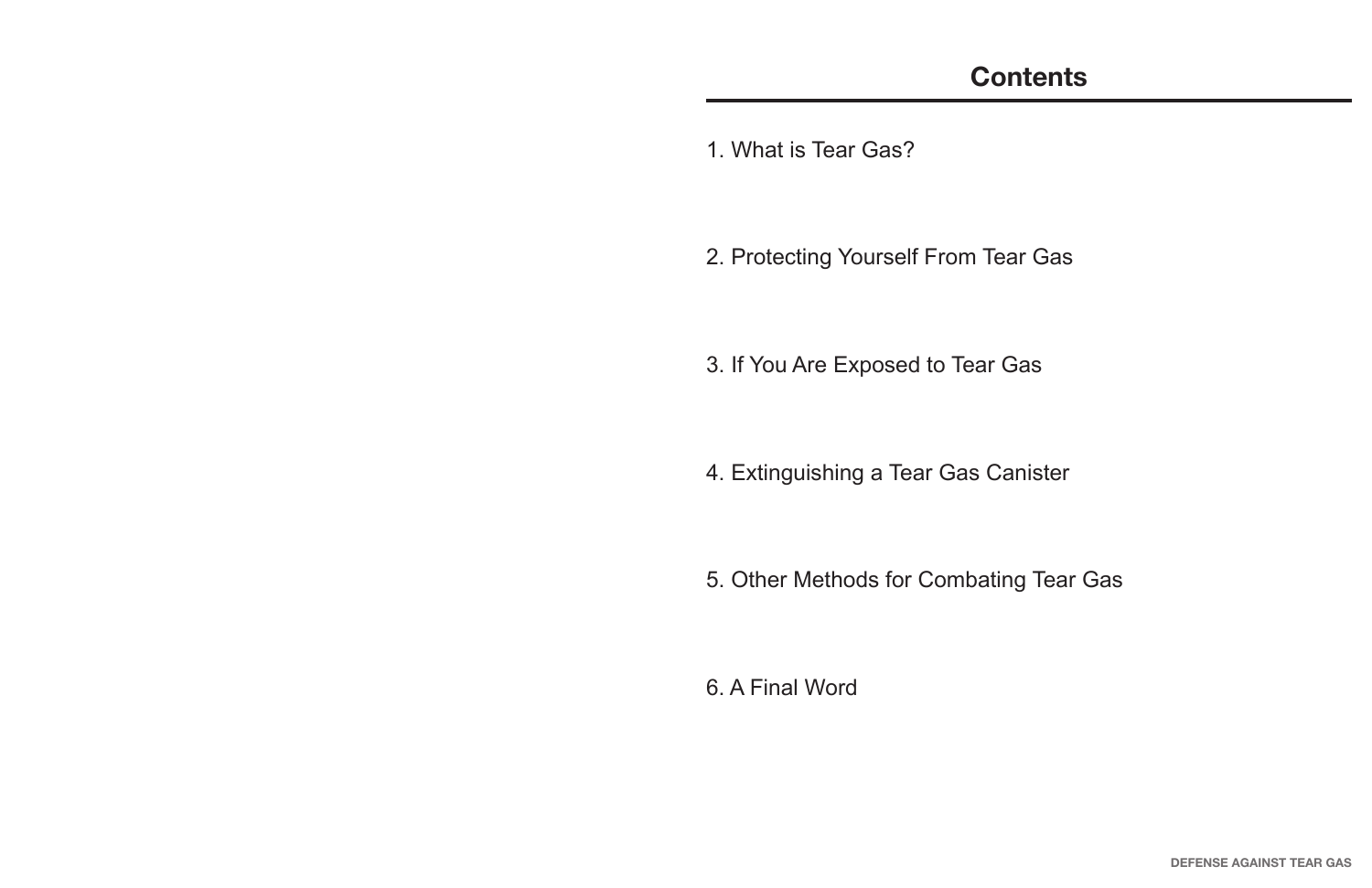**Tear gas is a collection of chemicals that cause skin, respiratory, and eye irritation.**  Despite the name, tear gas isn't a gas. When a tear gas canister explodes, **CS powder sprays into the air and adheres to any moisture it can find**—that means the tears in your eyes, the sweat on your skin, the grease in your hair, and the saliva and mucus that covers your mouth and airways.

It has to be heated in order to cause these effects. That happens through a pyrotechnic charge in the tear gas cartridge that causes particles to be dispersed into the environment. Without the fiery charge, nothing would happen. **That's the main reason why water hinders the reaction—by killing the charge so that no vaporized particles can be released.**

**When you're exposed to tear gas, your eyes sting, your vision blurs, and you cry and blink uncontrollably.** It gets worse the longer you're in the gas: After a few seconds, you won't be able to see, which will disorient and confuse you. The powder also irritates your airways, making it hard to breathe, and causes your chest to tighten. You'll start coughing automatically and your nose and mouth will secrete copious amounts of mucus and saliva. Most people recover from tear gas without complications. However, people exposed to large doses, people who are pregnant, or people who have preexisting medical conditions may develop severe symptoms such as respiratory failure, blindness, and even death.

The most commonly used form of tear gas is 2-chlorobenzalmalononitrile (**CS gas**). Other common types of tear gases include oleoresin capsicum (pepper spray), dibenzoxazepine (CR gas), and chloroacetophenone (CN gas). It's usually deployed from canisters, grenades, or pressurized sprays. Riot control agents, including tear gas and pepper spray, are banned in international warfare under both the 1925 Geneva Protocol and the Chemical Weapons Convention. **While tear gas and pepper spray, under international law, are banned as a "method of warfare", there are no restrictions to their domestic use as a "riot control agent" in the United States of America.**



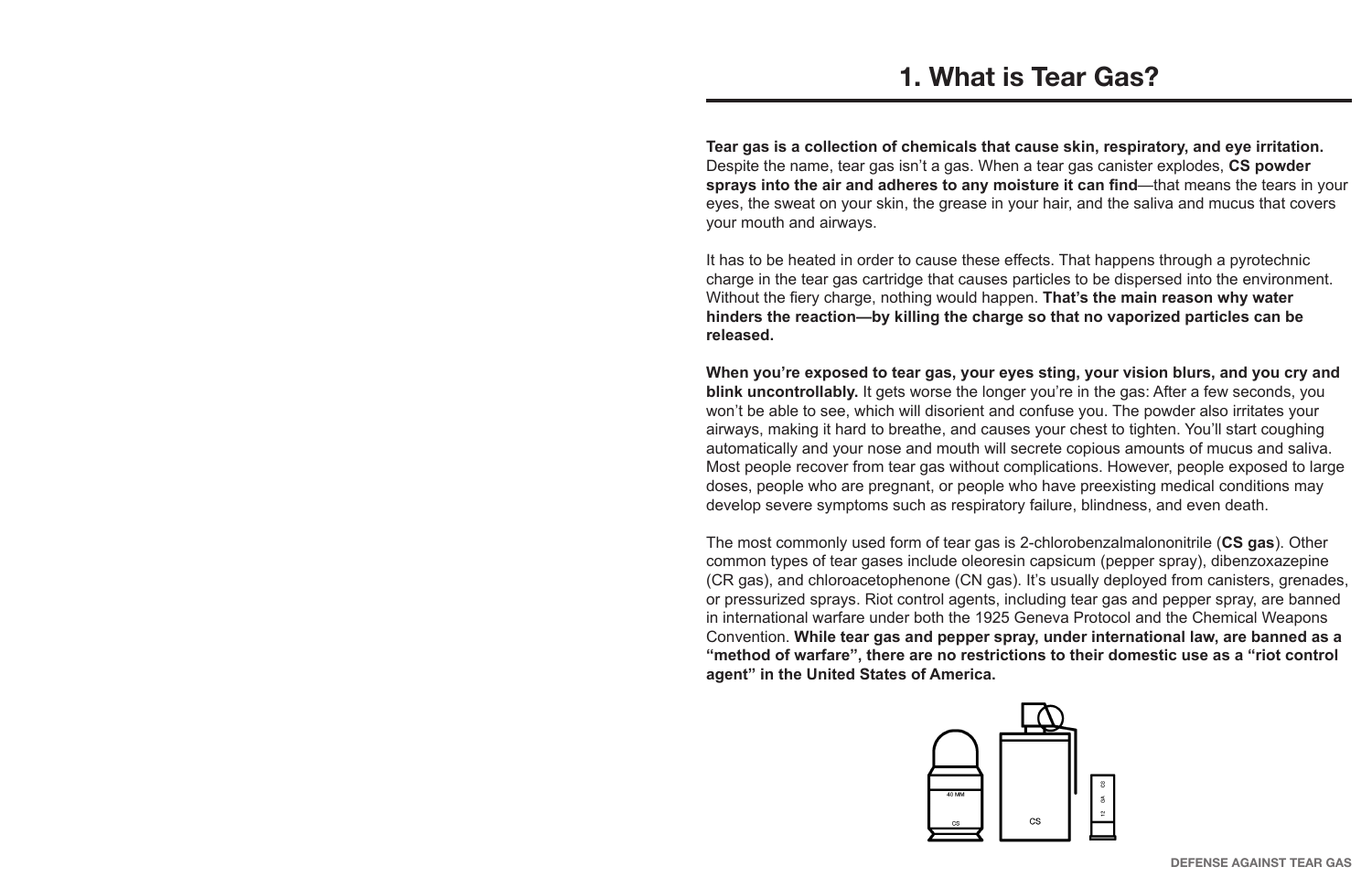## **2. Protecting Yourself From Tear Gas**

#### **WHAT YOU NEED:**

*MASKS:* **The only completely effective way to protect yourself against tear gas is to wear a gas mask.** You could also use an escape hood or a half face respirator. Bandanas soaked in water/vinegar should only be used as a last resort when trying to escape the area and should be disposed of afterward.

*GOGGLES:* If you don't have a gas mask it is crucial that you **cover your eyes**. Ideally you want something shatter proof like safety goggles, but swimming or skiing goggles would also do the trick.

*CLOTHING:* **The more skin you have covered the better.** Wear long sleeves, pants, running shoes, and gloves. Tear gas will cling to your clothes so it is important to change as soon as possible if you are exposed.

*HEADGEAR:* **Tear gas clings to the oils in your hair**, so it is important to cover as much of it up as you can. Tie it in a bun, wear a scarf, or put on a hat. Hard hats or helmets are also a good idea to protect your head from flying canisters, rubber bullets, batons, or anything else.

*DO NOT:* **Do NOT wear lotion, makeup, or contacts.** Tear gas will cling to all of these. You should remove your contacts immediately with clean hands if you're exposed.









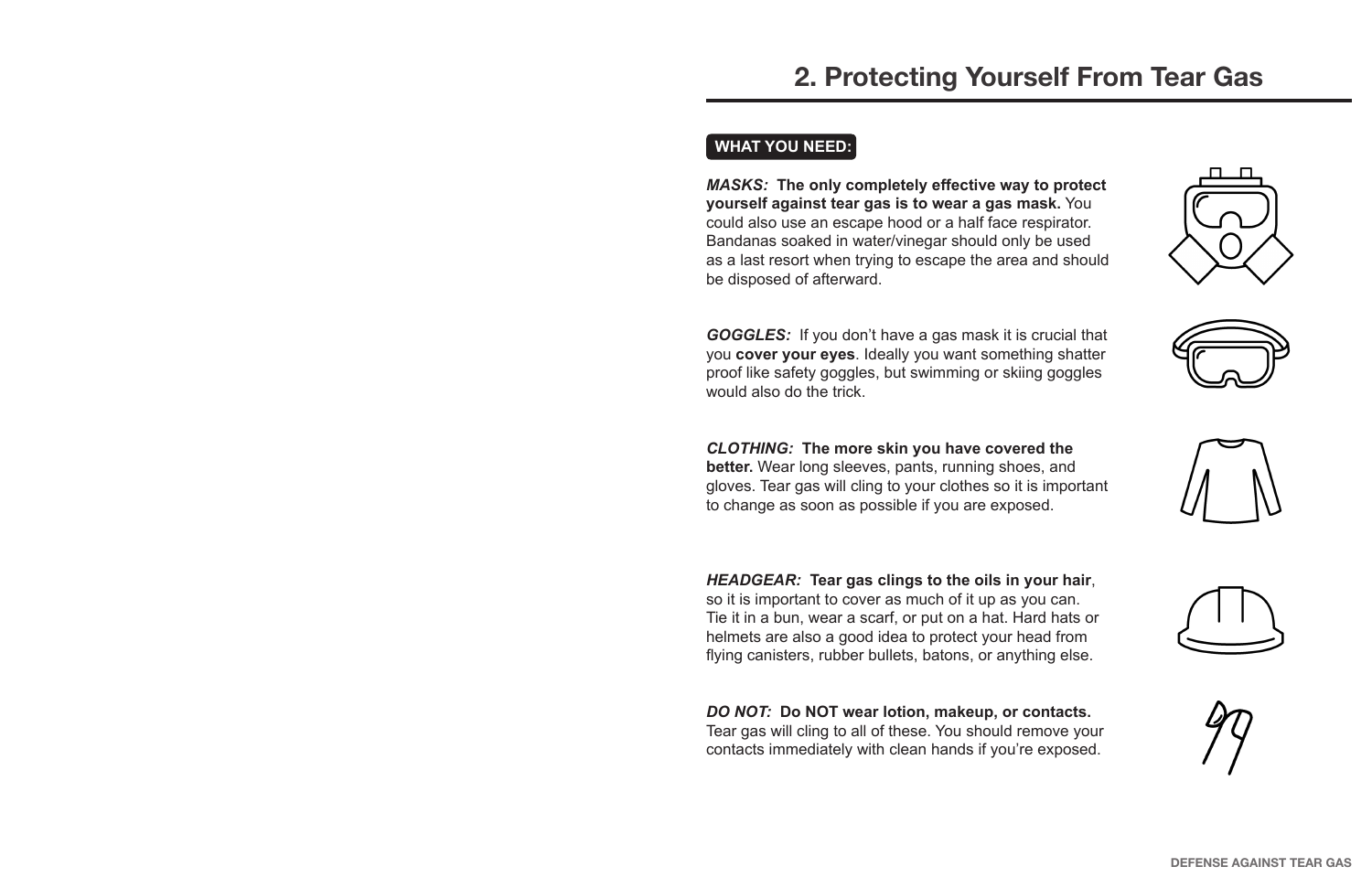### **3. If You Are Exposed to Tear Gas**



**Stay calm and do NOT panic.** 

- **Leave the area immediately** and get to a well ventilated place. **Move toward the wind** so the tear gas is blowing away from you.
- **8 Do NOT touch your face or skin.** 4 Flush our your eyes out with clean **water.** Some have suggested a 50/50 mix of water and liquid antacid such as Maalox for the best results.
	- **6 Do NOT wash your skin off with water.** You will spread the powder around and make it worse.
	- **8 Tie a clean and dry bandana around your forehead** to keep any sweat out of your eyes. **Do NOT wipe sweat away with your hands.**
	- **10 Carefully remove your clothing and** put them in a plastic bag. The powder will stick to your clothes, hair, and skin until you can wash them.
	- **12** When showering: bend over and wash your hair first so that the water does not run down your body.
- **5 When flushing your eyes, squirt** water from the inside of the eye to the outside being careful not to let the water run down your face or body.
- **7 Allow your body to flush it out.**  Blink as much as possible. You will cough, your nose will run, and your eyes will water. **Do NOT swallow.**
- **Flap your arms** to try and get as much powder off of you as possible.
- **Before showering: thoroughly wash** your hands and scrub under your finger nails.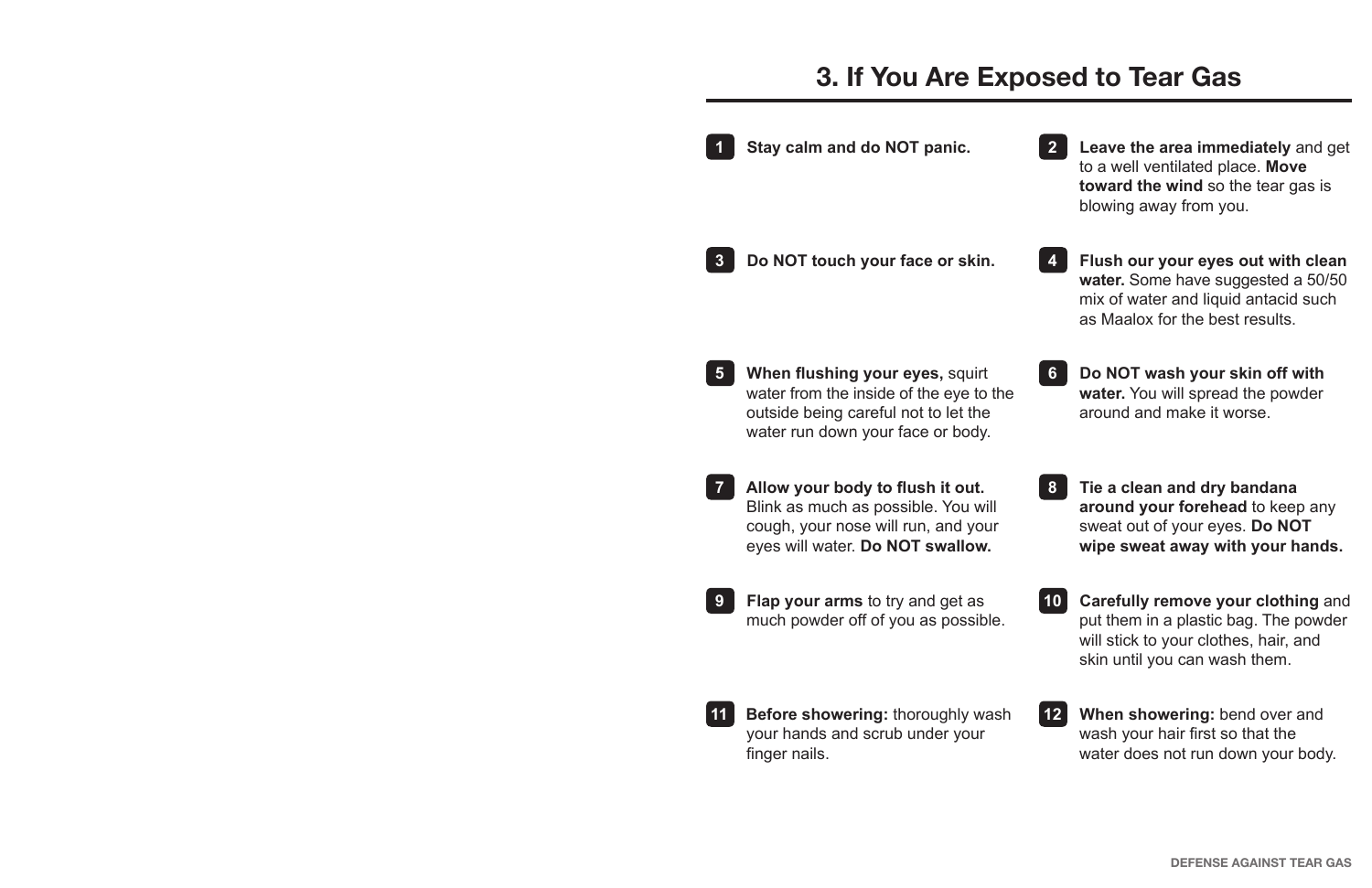## **4. Extinguishing a Tear Gas Canister**

Tear gas has to be heated in order to cause its effects. That happens through a charge in the tear gas cartridge that causes particles to be dispersed into the environment. Without the fiery charge, nothing would happen. **Water hinders that reaction.**

**1** Fill a wide mouth container with water. **2** Add 3 tablespoons of baking soda, dish soap, and vegetable oil for every one liter of water.



**3** Pick up the tear gas canister with protective gloves.



**5** Partially cover the container with your hand or a cap with a hole in it to relieve the pressure from the bottle.





**6** Shake the container until the canister has been put out and remove it.





 **4** Drop the canister into the container.



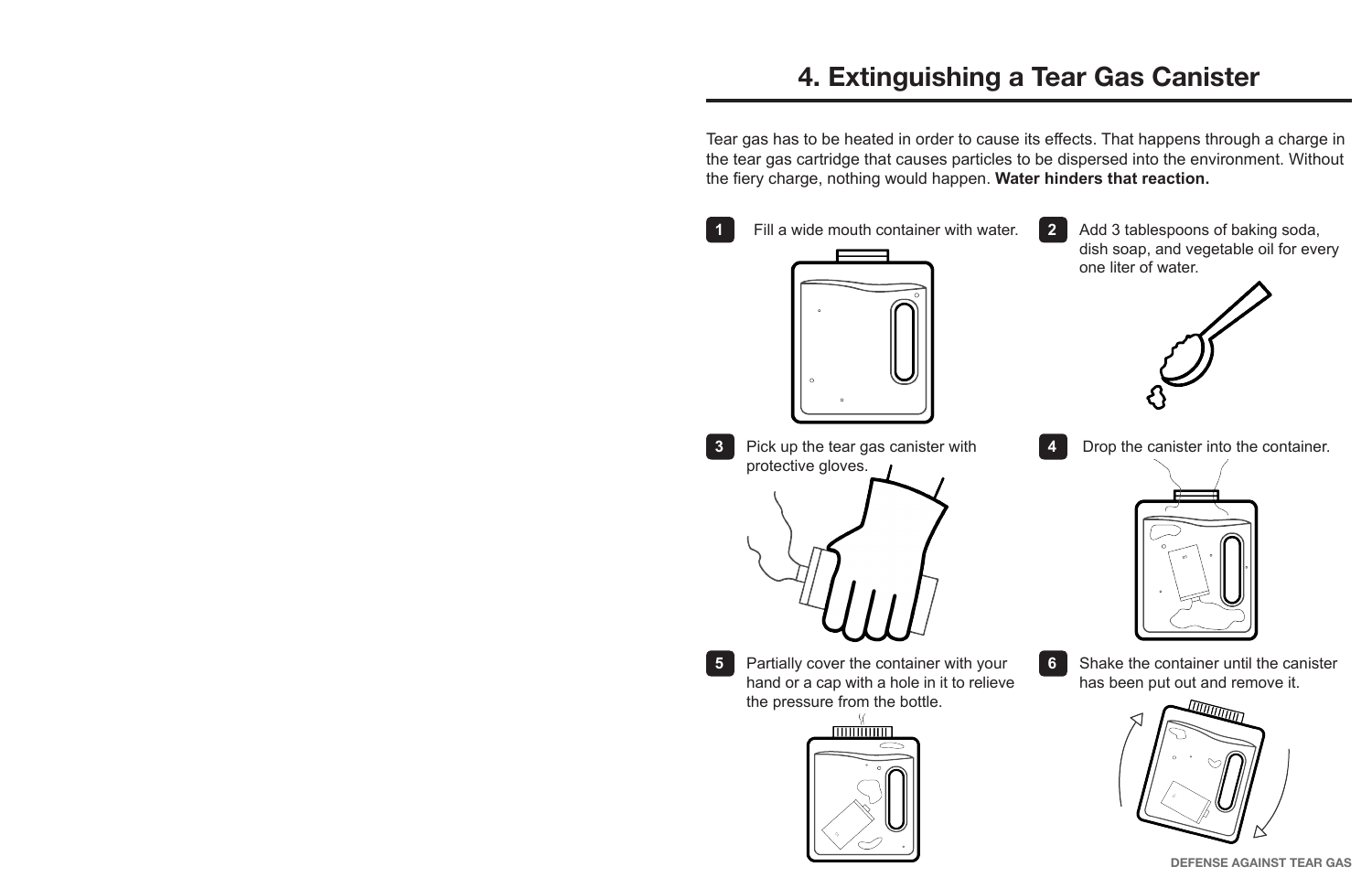## **5. Other Methods for Combating Tear Gas**



**DEFENSE AGAINST TEAR GAS**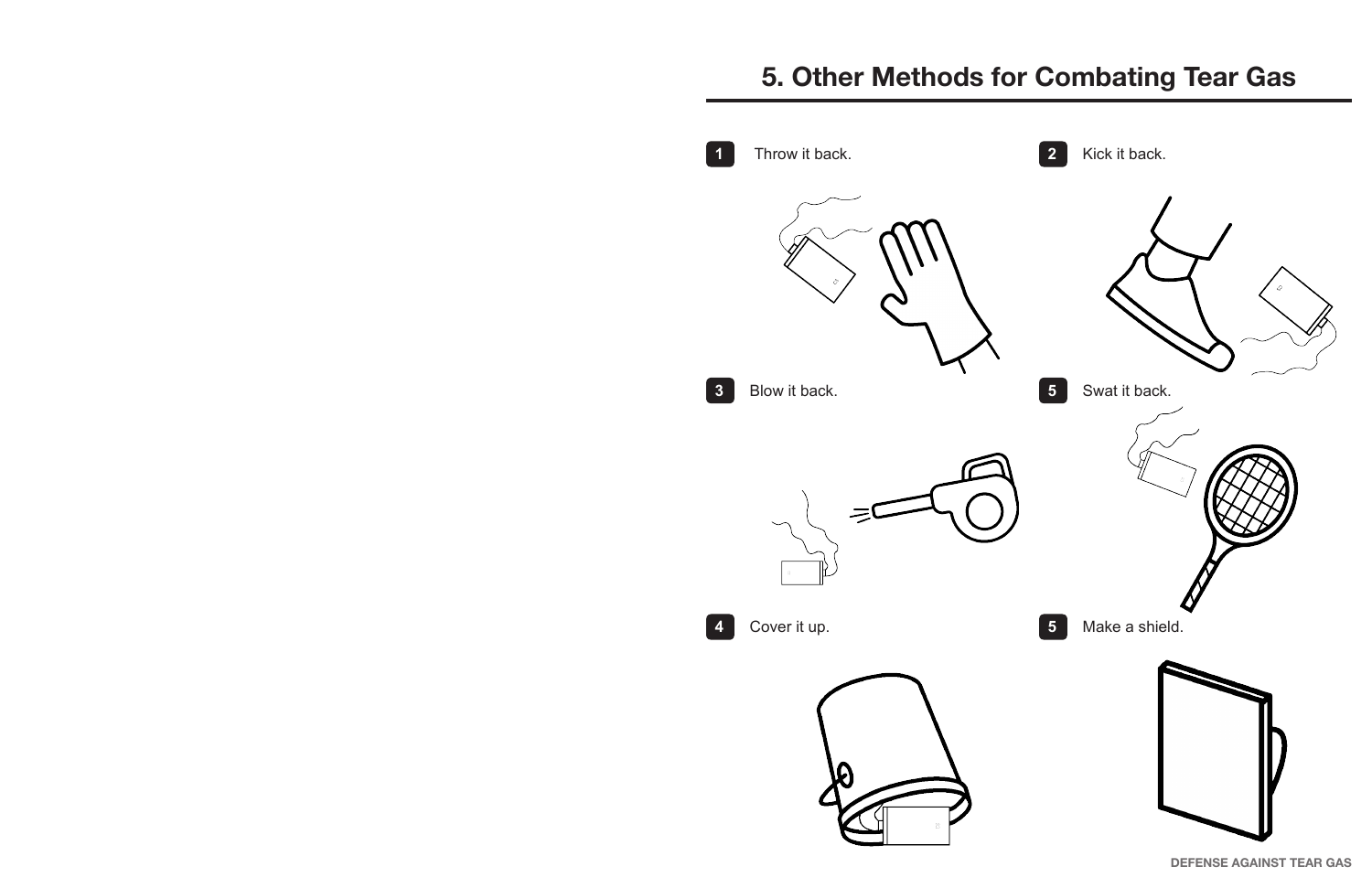This guide serves to help protesters better protect themselves against the violence of the police. All methods and suggestions in this guide should be used with extreme caution and at your own risk. The information in this guide was compiled from articles, online posts, other guides, and firsthand accounts of protesters from Hong Kong, Chile, Greece, Palestine, Turkey, and other places.

| Black          |      | Lives                              | <b>Matter.</b> | <b>No</b><br>justice<br>n <sub>o</sub><br>peace.                   |
|----------------|------|------------------------------------|----------------|--------------------------------------------------------------------|
| <b>Abolish</b> |      | the                                | police.        | <b>Abolition</b><br>reform.<br>not                                 |
| <b>Defund</b>  |      | the                                | police.        | <b>Disarm</b><br>the<br>police.                                    |
| <b>America</b> | is   | stolen                             | land.          | Built by people stolen from their land.                            |
| <b>Protest</b> | with | a                                  | group.         | water.<br>Be                                                       |
| <b>Record</b>  |      | the                                | police.        | Don't<br>protesters<br>faces.<br>post                              |
| <b>Never</b>   | talk | the<br>to                          | police.        | Don't speak without an attorney.                                   |
|                |      |                                    |                | Put your phone on airplane mode. Disable your biometric passwords. |
| Never          |      | consent to a retinal scan. Encrypt |                | your<br>messages.                                                  |
| Do             | not  | resist                             | arrest.        | Write the local NLG # on your arm.                                 |